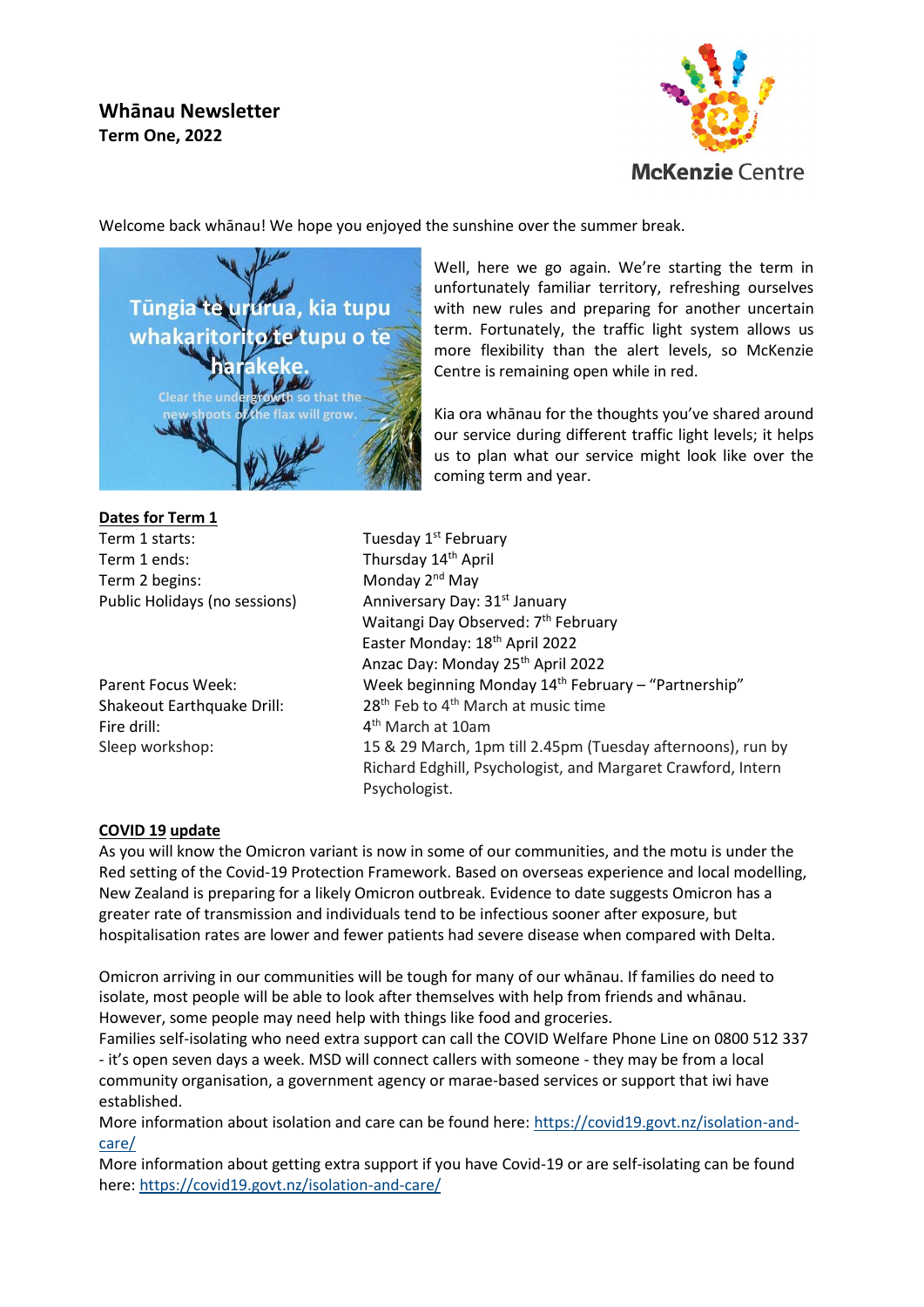We are open in red! Hundred percent of our staff who work face to face with children are now double vaccinated as per Ministry of Health requirements. We continue to follow public health advice as noted below and will remain flexible, so our service can meet your needs should you prefer to receive a service online. To support your hygiene practices at McKenzie Centre, we have installed a new outdoor hand basin! You can use it or hand sanitiser when entering the centre. Kia ora whānau for your resilience and kindness as we all muddle on through.

# **At Red Traffic Light, as a licensed Early Learning Centre, we ask that you:**

- **Wear a suitable, well fitted mask indoors and outdoors** (adults and children over Year 4). Public health advice is that an 'appropriate' face covering will fit snugly and seal well around facial contours. McKenzie Centre is requiring mask wearing as we have a high proportion of adults in our centre at one time, however, this is not an early childhood requirement. If this raises concerns for you, please talk with your Contact Person. We will review mask wearing during the term.
	- Stay at home when unwell, and get tested for COVID-19 if Healthline advises you to .
	- Sign into our centre by writing your name and the names of any other whānau attending on the sign-in sheet.
	- **Scan in with the QR code.**
	- Wash or sanitise your children's and your own hands when entering the building (remember to do so after each time you play outside and before kai too!).
	- Maintaining a physical distance from others, particularly people you don't know, continues to be an effective measure to reduce risk of infection.
	- Be outdoors as much as possible.

# **At Orange Traffic Light, as a licensed Early Learning Centre:**

• The rules are the same as for red, but you are only encouraged (instead of required) to wear a face covering.

# In all settings:

- Continue using and encouraging good hygiene practices including:
	- o Regular hand washing / sanitising
	- o Cough and sneeze etiquette
	- o Regular cleaning of high touch surfaces
	- o Open doors and windows
- Stay home if sick and get tested
- Maintaining good ventilation is recommended. At McKenzie Centre we will have our doors and windows open to keep the air moving.
- The Ministry has provided information that could be useful for you to prepare returning to school or early learning services while we are in the middle of a Covid-19 outbreak. Find more information here: [https://parents.education.govt.nz/essential](https://parents.education.govt.nz/essential-information/covid-19-information-for-parents-and-whanau/back-to-early-learning-services-school-or-kura/)[information/covid-19-information-for-parents-and-whanau/back-to-early-learning](https://parents.education.govt.nz/essential-information/covid-19-information-for-parents-and-whanau/back-to-early-learning-services-school-or-kura/)[services-school-or-kura/](https://parents.education.govt.nz/essential-information/covid-19-information-for-parents-and-whanau/back-to-early-learning-services-school-or-kura/) .

Ensure tamariki or staff members with COVID-19 symptoms get a COVID-19 test and remain at home until a negative result is received and they are symptom free for 24 hours.

#### **Services updates**

McKenzie Centre is continuing to recognise the value of connections - between parents, staff and in the community. Sessions will evolve and change to look different, and we invite you to join us to grow what happens at McKenzie Centre. Our drive is to do the best for all our families by meeting the demands for our services. We are replacing our Key Worker model and transitioning to a Contact Person and believe this will expand for you our team experience and you will gain more of a community for your child. Broadening the opportunities for you to have the skills you need to support your child, yourself and whānau for now and into the future. Our staff will talk with you about this and we wish this to be an ongoing conversation. McKenzie Centre remains the safe place where children can learn, explore and have fun!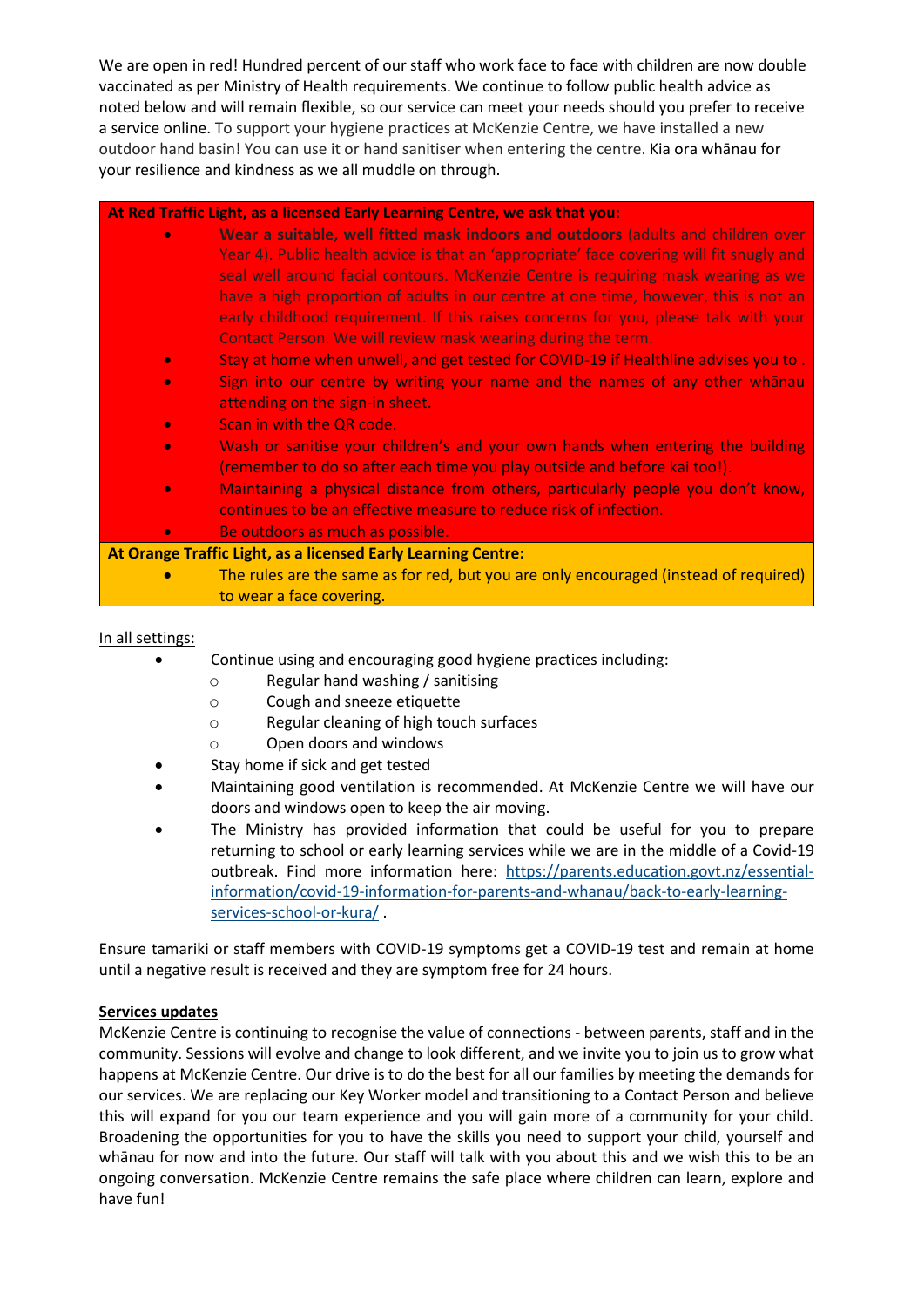#### **Staff Changes**

**Amanda Howell** - Amanda has been at McKenzie Centre since completing her Psychology internship with us in 2020. She is continuing her work at Enrich+. We will miss Amanda and the specialist psychology knowledge she brought to Tuesday playgroups; however, we will continue to see her from time to time.

**Caitlin Go** - Caitlin is finishing her first year at McKenzie Centre for a new Speech and Language Therapy job at Patricia Avenue School. We will all miss her playful energy in sessions!

**Helen Parker** - Helen has also been at McKenzie Centre for a year and is returning to her stomping ground as a Speech and Language Therapist at Patricia Avenue School. We wish her all the best for the future.

To both Caitlin and Helen, thank you from the McKenzie Centre whānau for your contribution and we wish you well for your next steps!

Although we have vacancies for speech language therapists, we are working hard to find new people to join our team.

**Margaret Crawford** – welcome to our team. Margaret is joining our team while progressing with her Psychology internship. She will be supported by Richard and be at McKenzie Centre on Tuesday afternoons and Wednesday mornings.

# **End of Year Raffle**



McKenzie Centre's end-of-year raffle was won by Carol Taylor. Thank you to Keith Moyes, Placemakers and Urban Global for donating the prizes.

Thank you also to Orphans Aid in Frankton for dropping off an awesome prize pack. Someone had very generously nominated McKenzie Centre on their raffle ticket. To whoever this was thank you for nominating McKenzie Centre. We were able to share the goodies as a special surprise gift



for whānau to enjoy.

#### **Quiz Night fundraiser - postponed**

We need to have over 200 people inside for this event so will unfortunately continue to postpone until it is safe to do so.



#### **New Phone Extensions**

| 501 Henny            | 517 Suzanne & Emma  |
|----------------------|---------------------|
| 503 Lillian          | 518 Nicky & Tricia  |
| 504 Trisha           | 519 Caitlin & Helen |
| 514 Teresa & Rachael | 520 Whanau room     |
| 515 Steph            | 521 Quiet room      |
| $516$ Cath           |                     |

When you ring McKenzie Centre, if you know the person you want to speak to, there is a new option to get through to them directly by dialling their extension.

#### **Early Intervention Fees**

Thank you for supporting McKenzie Centre with your payment of Early Intervention Fees. They are essential to the running of our service. The WINZ Childcare Subsidy is available for many families and may cover the entire cost of the Early Intervention Fee. We can help you apply for this, or find another option for you, so that your financial burden is eased. Please see your Key Worker or the Admin team – we are happy to help. Some people pay us a smaller amount every week – talk to Henny or Lillian and they will help you with this.